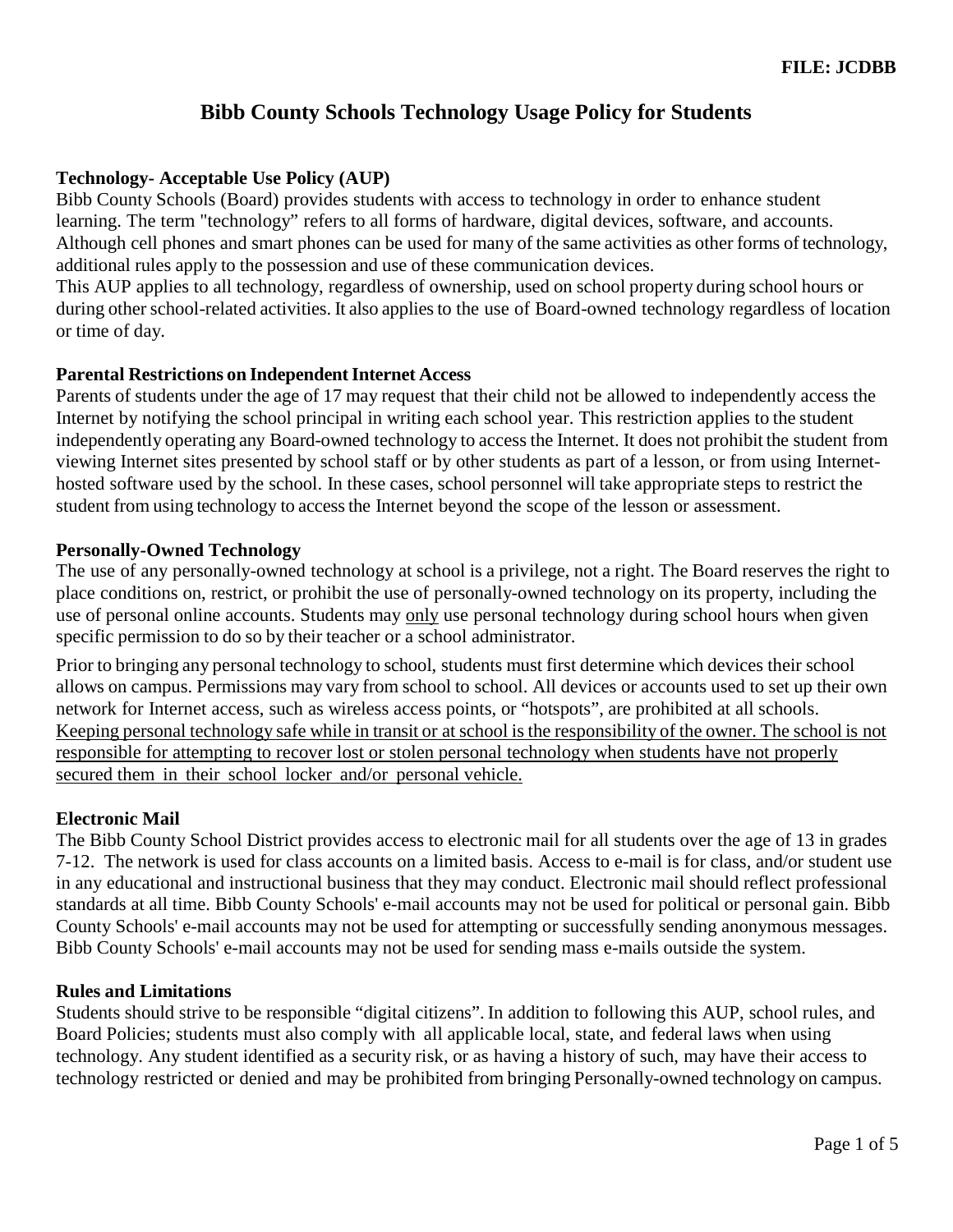# **Expectations of Privacy**

Students should not expect that their files, communications, or Internet use while using Board- owned technology, are private. Authorized staff may access, search, examine, inspect, collect, or retrieve information of any kind from the Board's technology, at any time and without prior notice in order to determine if a user is in violation of any of the Board's rules, or for any reason not prohibited by law. In addition, authorized staff may delete or remove a user's files from Board- owned technology without warning when those files violate the AUP or when necessary to maintain safe and correct operations of the Board's technology.

School officials may read, examine, or inspect the contents of any personally-owned technology upon reasonable suspicion that the contents or recent utilization of the technology contains evidence of a violation of these or other rules and policies, as well as any local, state, or federal laws.

### **Permission to Use Technology**

In general, students should only use technology with a teacher or administrator's permission. During school hours they should only use technology, whether the Board's or their own personal technology, for school- related purposes. Students must have specific permission in order to …

- Use personally-owned technology while in school.
- Publish information to websites, blogs, wikis, or other online workspaces. When doing so, students are
- expected to adhere to applicable design requirements, online safety practices, and general rules of good behavior.
- Take Board-owned technology off-campus. A permission form, including specific instructions and conditions, may need to be signed.

### **Examples of Unacceptable Use**

This list does not cover every possible inappropriate action or use of technology. Students may be held responsible for other inappropriate actions whether or not they are specifically included in this AUP.

- **Students shall not tamper, disable, damage, disrupt, or install…** 1. Tamper with or modify technology, utilities, and configurations, or modify access control permissions, either with or without malicious intent.
	- 2. Dispose of, move, or remove technology from its assigned location without the express direction or permission of the supervising teacher.
	- 3. Disable, circumvent or avoid security measures, including the use of proxies to bypass Internet filters, logon procedures, or any other security feature.
	- 4. Send or intentionally receive files dangerous to the integrity of the network.
	- 5. Intentionally damage, destroy, disable, or remove parts from technology devices. In such cases, students or their families may be held financially responsible for the repair, replacement, or reconfiguration of affected equipment.
	- 6. Intentionally damage, delete, destroy, or interrupt access to software or data files. In such cases, students or their families may be held financially responsible for the reinstallation, replacement, or reconfiguration of affected software and files.
	- 7. Develop or install malicious software (on or off campus) designed to infiltrate computers, damage hardware or software, spy on others, or compromise security measures.
	- 8. Disrupt the use of others by creating excessive network congestion through the use of online gaming, video, audio, or other media for non-school purposes.
	- 9. Use technology in any way with the intention of annoying, bullying, harassing, interfering with, or causing harm to individuals, institutions, organizations, or companies.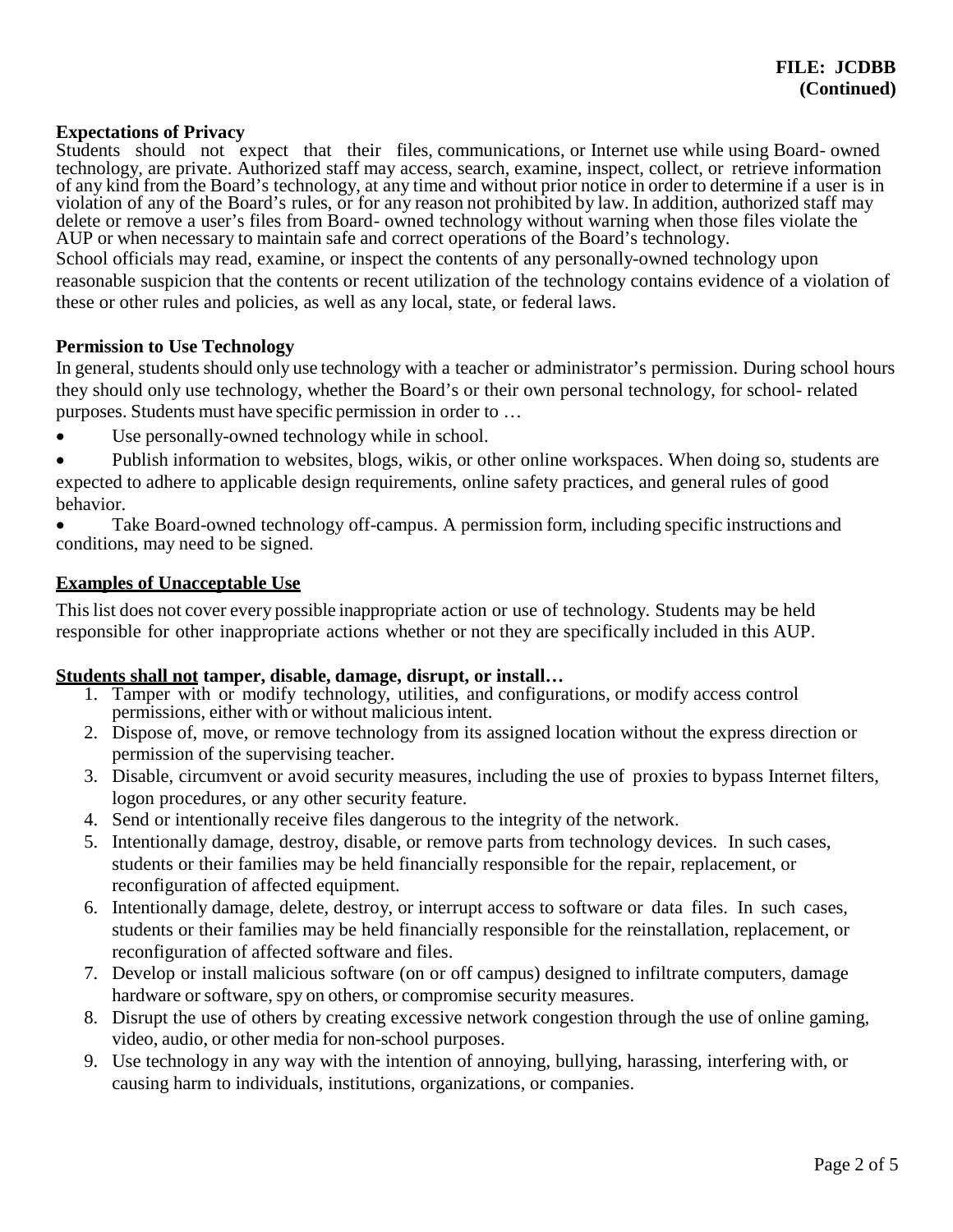- 10. Install or download any software, including toolbars, without authorization.
- 11. Broadcast messages or participate in sending/perpetuating chain letters on System networks.
- 12. Install or modify wireless connectivity devices such as wireless access points and routers.
- 13. Connect personal devices to system-owned or maintained equipment, or "tether", in order to use WiFi or cellular services, through which unfiltered Internet access may be gained.

# **Students shall not invade, trespass, spy, falsify, cheat, waste, or use technology resources for personal purposes…**

- 14. Attempt to obtain, hack, or otherwise alter another user's login ID and/or password.
- 15. Access or use another user's account, resources, programs, files, or data.
- 16. Allow others to use your network account and/or password to access the network, email, or the Internet.
- 17. Use another person's identity or a fictitious identity.
- 18. Save information on any network drive or device other than a teacher-specified and approved location.
- 19. Cause files to appear as if they were created by another person.
- 20. Forge or otherwise falsely reproduce or alter report cards, letters from the school, or other school system correspondence.
- 21. Forge or attempt to forge or "spoof" email messages.
- 22. Send or attempt to send anonymous email messages.
- 23. Use technology to cheat or plagiarize, or assisting others to cheat or plagiarize.
- 24. Send or request information including but not limited to hoaxes, chain letters, jokes, phishing scams, etc.
- 25. Intentionally waste supplies and materials.
- 26. Download games or play online games for personal entertainment rather than learning.
- 27. Use any System technology resource for personal gain, commercial, political, or financial gain.
- 28. Participate in personal, non-instructional, digital or online communications without the explicit permission and supervision of authorized school personnel (i.e. chat, email, forums, text or instant messaging, blogging, etc.)
- 29. Create, access, view, or post to personal online accounts while at school.

# **Students shall not use Technology for improper, antisocial, unethical, or illegal activity…**

- 30. Use inappropriate language, gestures, or symbols in any digital communications or files, including audio/video files.
- 31. Create, store, access, use, request, display, or post impolite, abusive, offensive, obscene, profane, racist, inflammatory, libelous, inaccurate, derogatory, malicious, insulting, embarrassing, bullying, or threatening language, images, audio files, messages or other files.
- 32. Edit or modify digital pictures with the intent to embarrass, harass, or bully.
- 33. Link to external sites considered inappropriate by Board standards.
- 34. Intentionally view or encourage/enable others to view any material that may not have been filtered, but would be classified as inappropriate for the school environment whether on the Internet, or sent as an email attachment, or accessed from a digital storage device.
- 35. Commit the Board, any school, or any employee of the Board, to any unauthorized financial obligation. Any resulting financial burden will remain with the user originating such obligations.
- 36. Conduct communications about unlawful activities including references to illegal or controlled drugs, gun crimes, or violence.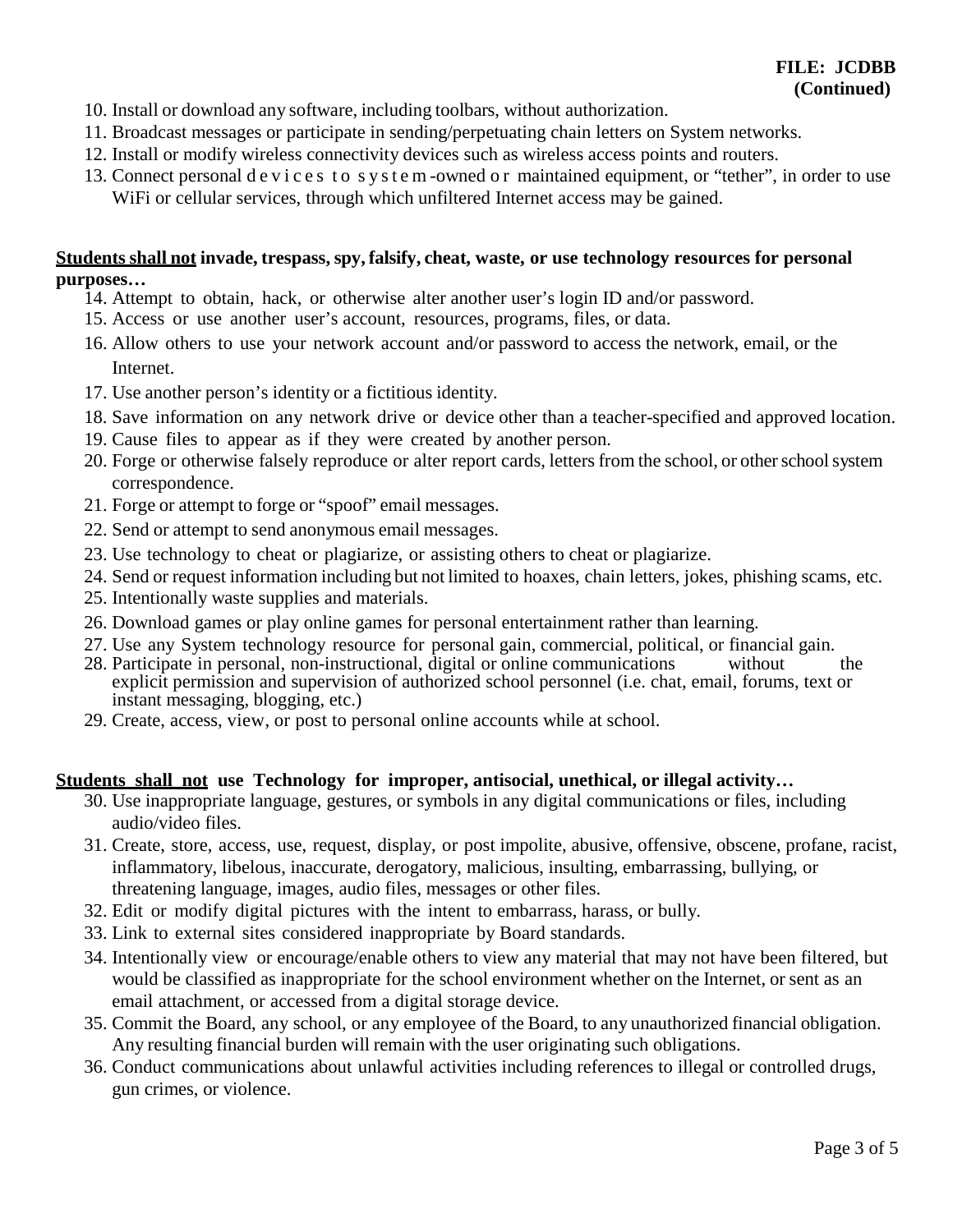- 37. Violate federal, state, or local laws, including use of network resources to commit forgery, or to create a forged instrument (i.e. Counterfeit money, fake identification, etc.)
- 38. Violate copyright laws, including illegally copying software, music, videos, and documents. (Students should become familiar with Copyright, the Digital Millennium Copyright Act, and Fair Use laws to ensure they fully understand the limitations of Fair Use rights.)
- 39. Copy or use logos, icons, graphics, trademarks, or other legally protected data or images.

# **Students shall not use Technology to compromise the personal privacy, reputation, identity, or safety of themselves or others…**

- 40. Attempt to read, delete, copy, forward, or modify email or electronic files of others.
- 41. Post any false or damaging information about other people, the school system, or other organizations.
- 42. Falsely post as an employee of the Board of Education on any website, online forum, social networking site, or other online venue.
- 43. Materials that are offensive, threatening or that otherwise are intended to harass or demean recipients must not be transmitted, including jokes that are intended to offend, harass or intimidate.
- 44. Post the image or intellectual property of others without their permission.
- 45. Post or expose the personal information of yourself or others. Personal information includes, but is not limited to a person's full name, home or work address, phone number, and social security number.
- 46. Post your own full name or the full name of other students to a school website, blog, wiki, or other publicly accessible Internet site. When posting information about yourself or a fellow student, you may only use the first name and first letter of the last name of the individual. In addition, no information may be posted about a student if their parent or guardian has notified the school in writing that their child's information cannot be posted on the web.
- 47. Make appointments to meet unknown individuals contacted via electronic communications.

# **Disciplinary Actions**

Students are responsible for their behavior as it relates to technology. Therefore, students who are issued individual accounts shall take responsibility for keeping their login IDs and passwords secure. School and/or System-level administrators will make the determination as to whether specific behavior has violated acceptable practices. Disciplinary actions for violating the AUP will be commensurate with those outlined in the *Bibb County Board of Education Student Code of Conduct and Related Policies*. In certain cases, financial penalties may apply.

Technology networks can provide individuals with access to locations in the United States and around the world. Persons should be aware that they may be liable for hurtful speech, invasion of privacy, copyright, and other violations in all 50 states and worldwide. The Bibb County Board of Education will cooperate with any properly executed request from any local, State, or Federal law enforcement agency or civil court.